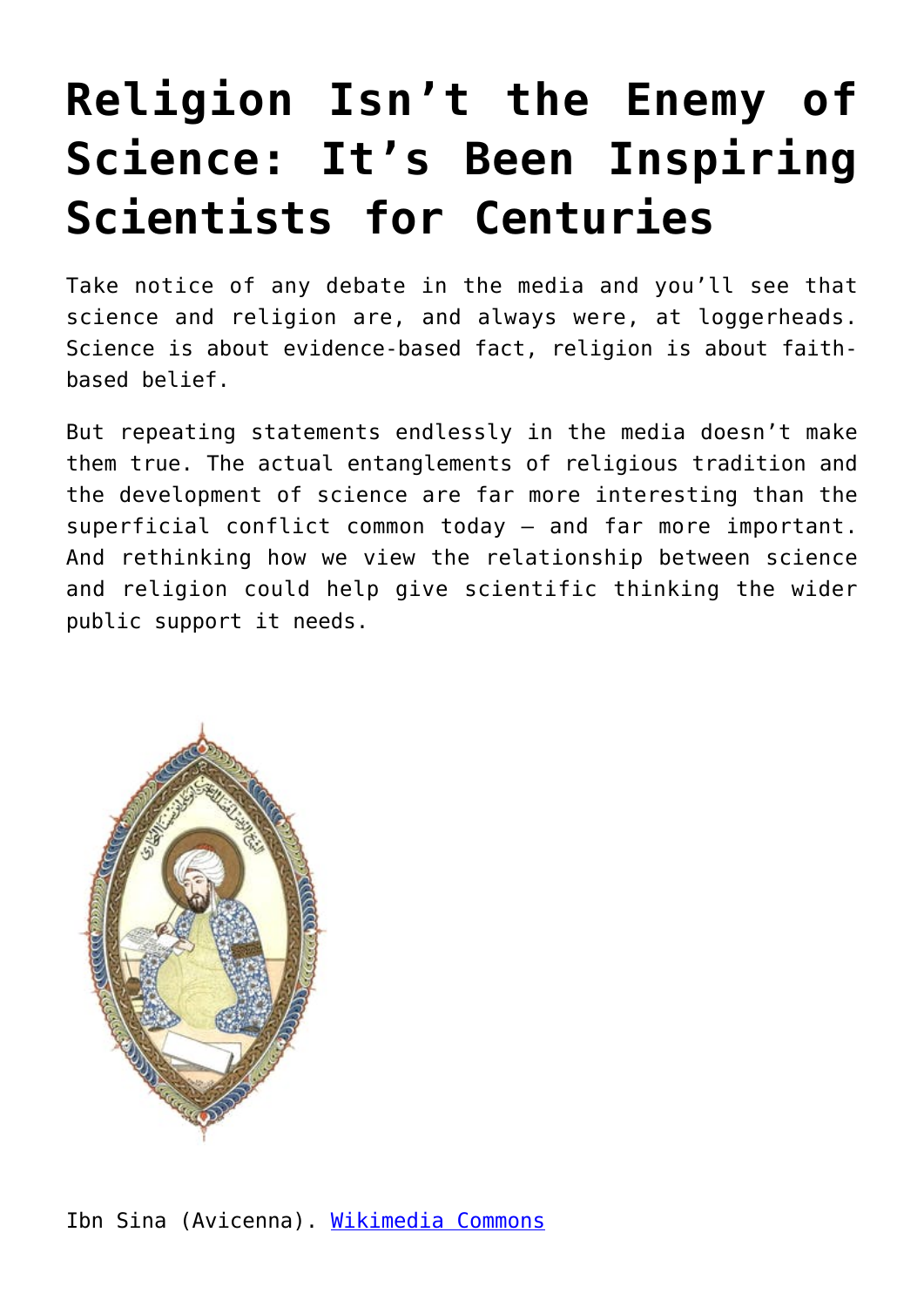The history of scientific thought is closely linked to that of religious thought, and with much more continuity than discontinuity. The ancient Greek philosopher Aristotle effectively set the Western template for studying the natural world in the 4th century BC. Most of his hugely influential scientific works were lost to Europe after the Roman Empire collapsed, but were developed by Muslim Arab thinkers like Ibn Sina (Avicenna) and Ibn Rushd (Averroes) from around 900AD to 1300AD. Early Islamic figures were responsible for very rapid progress in a [number of scientific fields](https://www.theguardian.com/science/2010/feb/01/islamic-science), notably maths, medicine and the study of light (optics).

When Aristotle was reintroduced to Europe in the 12th century, his scientific work had a great influence on medieval scholars, who were invariably thinkers within a church, synagogue or mosque. A key example is the 13th-century Oxford theologian and later Bishop of Lincoln, Robert Grosseteste, who was also a pioneering early scientist. He presented a vision for how we might obtain new knowledge of the universe, the dawning of the first notions of experiment, and even a "big bang" theory of the cosmos and a concept of [multiple](https://theconversation.com/medieval-bishops-theory-resembles-modern-concept-of-multiple-universes-25460) [universes.](https://theconversation.com/medieval-bishops-theory-resembles-modern-concept-of-multiple-universes-25460)

Yet underneath Grosseteste's work lies a much deeper and developing philosophy of nature. In a commentary on Aristotle's Posteria Analytics, [he describes](https://books.google.co.uk/books?id=S8HsDAAAQBAJ&pg=PA291&lpg=PA291&dq=James+of+Venice+Sollertia&source=bl&ots=p-aKAkxlwQ&sig=GCM_WNeUZqYGN5OaG6USh4kWv9I&hl=en&sa=X&ved=0ahUKEwjH2syc7O7YAhUBK8AKHbr9DfcQ6AEIRTAJ#v=onepage&q=James%20of%20Venice%20Sollertia&f=false) a uniquely human propensity he calls (in Latin) "sollertia". By this he means a sort of intense and perceptive ability to look beyond the surface of the material world into its inner structure.

This is remarkably similar to our approach to science today. Isaac Newton described his science as "[seeing further than](http://www.bbc.co.uk/worldservice/learningenglish/movingwords/shortlist/newton.shtml) [others](http://www.bbc.co.uk/worldservice/learningenglish/movingwords/shortlist/newton.shtml)". For Grosseteste, our sollertia comes in turn from being created in the image of God. It is a theologically motivated task that contributes to the fulfilment of being human.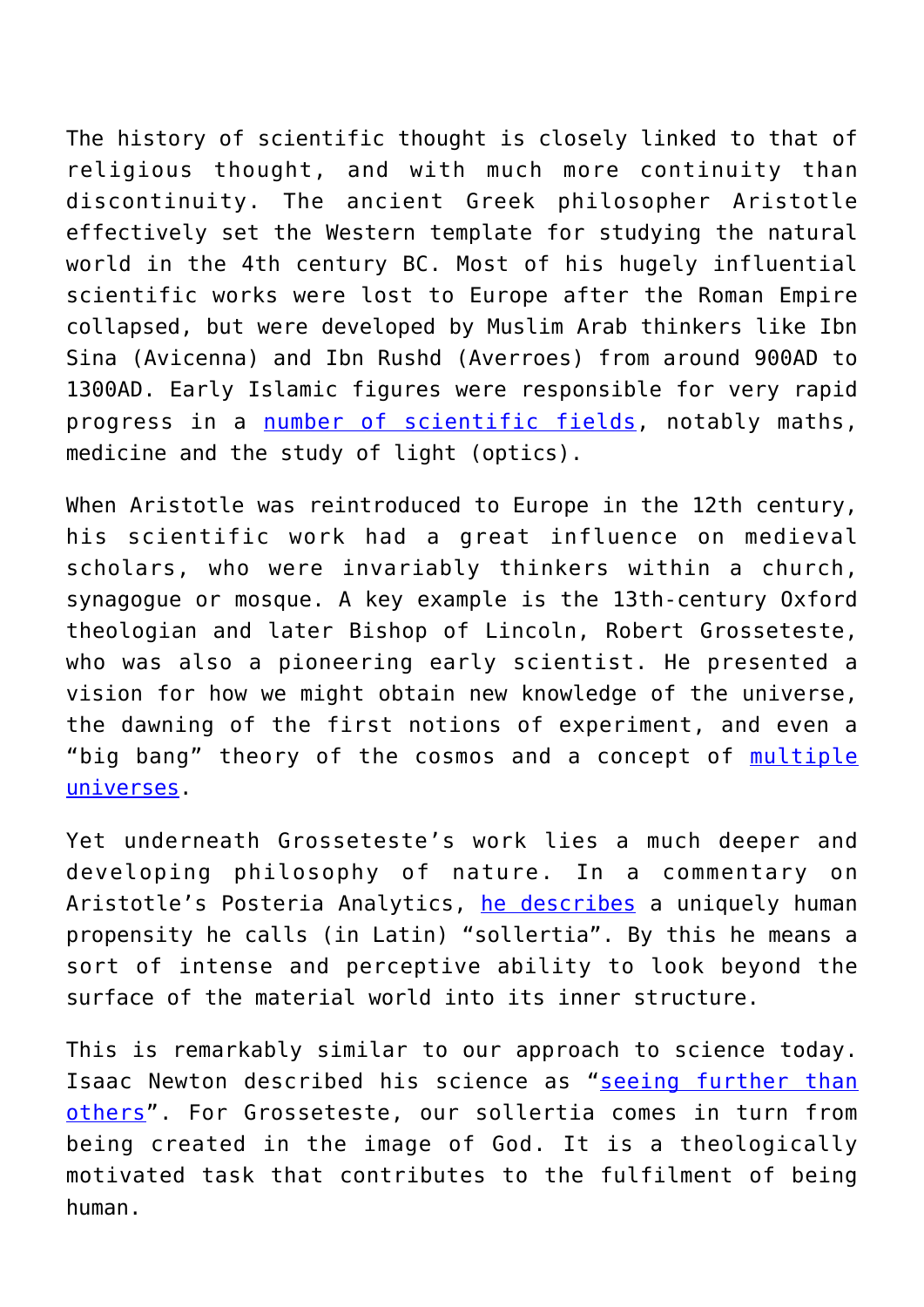

Francis Bacon. [Wikimedia Commons](https://upload.wikimedia.org/wikipedia/commons/1/11/Francis_Bacon%2C_Viscount_St_Alban_from_NPG_%282%29.jpg)

When 16th-century philosopher Francis Bacon argued for a new experimental approach to science, he drew explicitly on such theological motivations. As the historian of science [Peter](http://www.cambridge.org/de/academic/subjects/religion/theology/fall-man-and-foundations-science?format=HB&isbn=9780521875592) [Harrison argues](http://www.cambridge.org/de/academic/subjects/religion/theology/fall-man-and-foundations-science?format=HB&isbn=9780521875592), the scientific pioneers who followed Bacon, such as Newton and chemist Robert Boyle, saw their task as working with God's gifts of senses and minds to recover a lost knowledge of nature.

Taking this history lesson seriously helps us see [just how](https://theconversation.com/the-next-scientific-breakthrough-could-come-from-the-history-books-73553) [ancient](https://theconversation.com/the-next-scientific-breakthrough-could-come-from-the-history-books-73553) the root system of science is. Insisting that science is a purely modern advance does not help the important process of embedding scientific thinking into our wider culture. Forcing people to separate science from religion at one extreme leads to damaging denials of science if faith communities can't integrate the two.

## **Biblical Science**

In fact, science also has roots in ancient Jewish history that are as influential as the ancient Greek precedents. Philosopher Susan Neiman [recently argued](http://www.abc.net.au/religion/articles/2014/09/03/4080571.htm) that the Biblical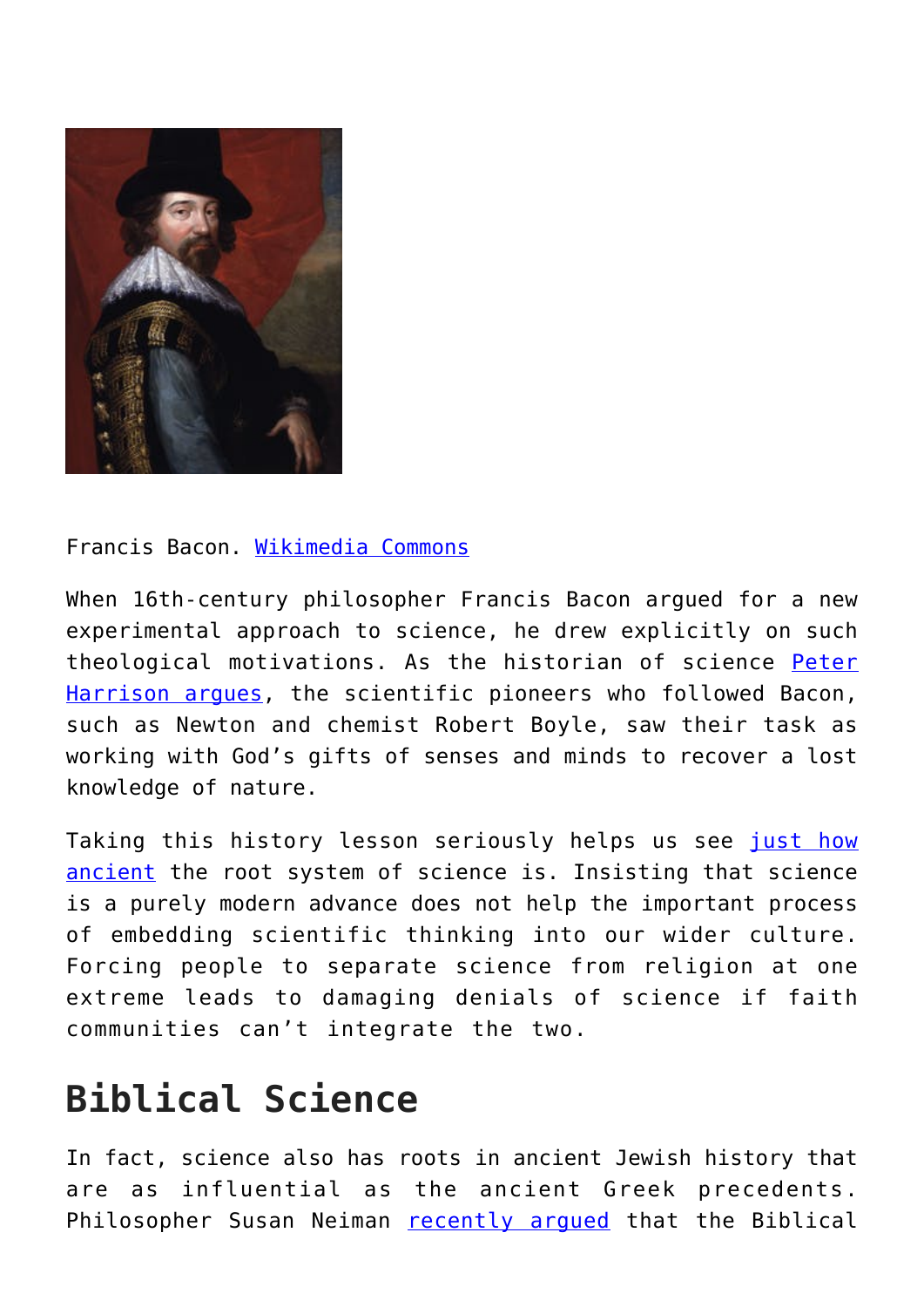Book of Job should be understood as a foundation pillar of modern philosophy alongside Plato. This is because Job deals head-on with the problem of an apparently chaotic and fitful world, alien to the human predicament and unmoved in the face of suffering. And this, Neiman claims, is the starting point for philosophy.

It might also be the starting point for science, for Job also contains at its pivotal point the most profound nature poem of all ancient writings. Its verse form of questions is also striking to scientists from all ages, who know that asking the right creative questions – rather than always having the correct answer – is what unlocks progress.

## So God asks Job:

*Have you journeyed to the springs of the sea?… Where is the way to the abode of light?… From whose womb comes the ice?… Do you know the laws of the heavens? And can you apply them to the earth?*

In all, the book contains as many as 160 questions from the fields we now know as meteorology, astronomy, geology and zoology. The content of this timeless text has clearly [steered](https://global.oup.com/academic/product/faith-and-wisdom-in-science-9780198702610?cc=gb&lang=en) [the story of science](https://global.oup.com/academic/product/faith-and-wisdom-in-science-9780198702610?cc=gb&lang=en) for centuries.

Faith communities urgently need to stop seeing science as alien, or a threat, but rather recognise their own part in its story. The influence people of faith have on society through their relationships can then be hugely supportive of science.

To give one current example, the Church of England has recently cosponsored a major national project, [Scientists in](http://community.dur.ac.uk/christianleadership.science/updates-from-our-scientists-in-congregations-projects/) [Congregations](http://community.dur.ac.uk/christianleadership.science/updates-from-our-scientists-in-congregations-projects/). This encourages local churches to stimulate communities' awareness of current scientific issues that affect society, such as the growth of artificial intelligence.

By embracing and supporting science, in turn, religious